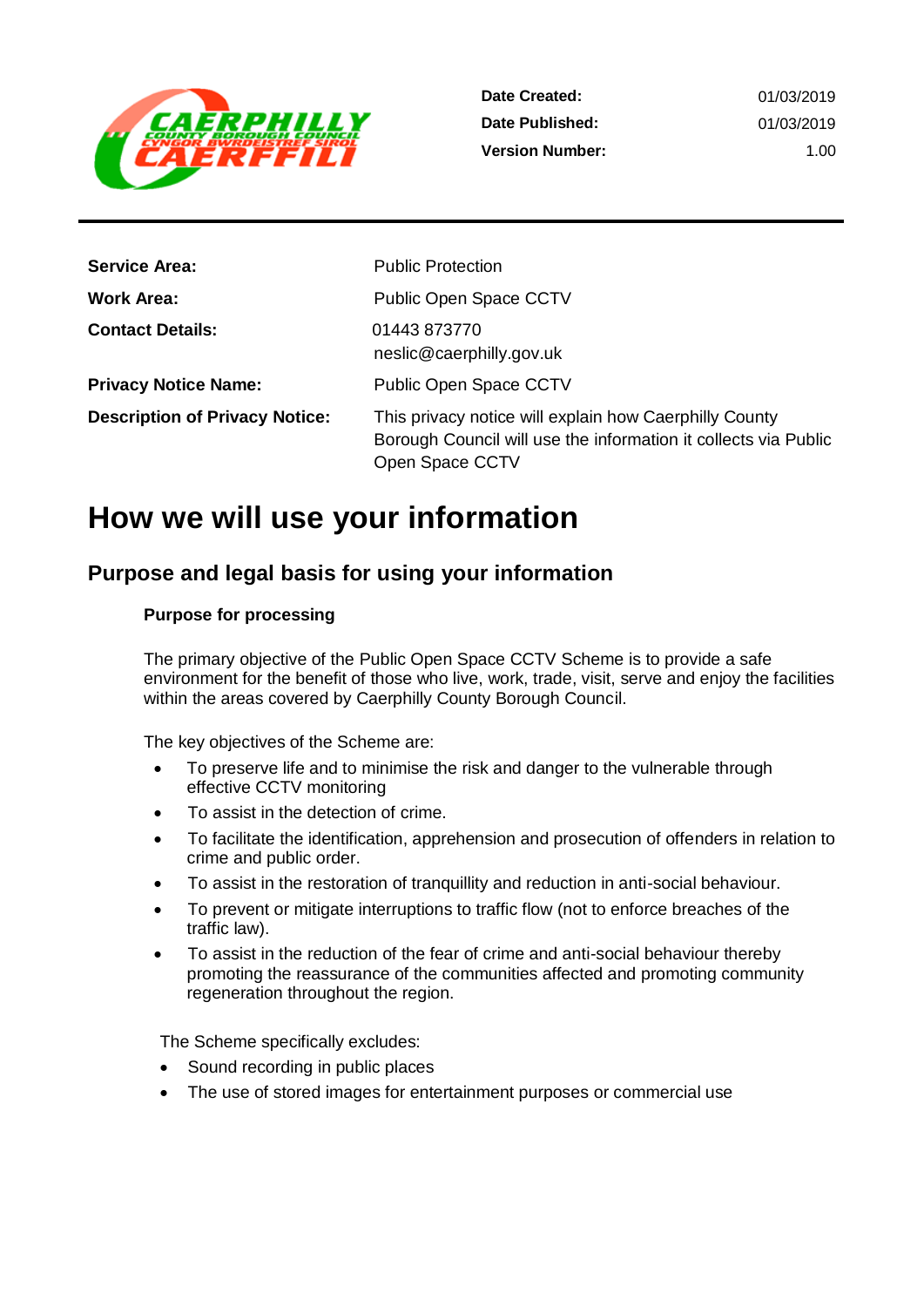#### **Legal basis for this processing**

In order for the processing of personal data to be lawful under the General Data Protection Regulations 2016, a valid condition from Article 6 of the Regulations must be identified, which is outlined below:

1e. processing is necessary for the performance of a task carried out in the public interest or in the exercise of official authority vested in the controller;

The task carried out in the public interest is provided by Section 163 of the Criminal and Public Order Act 1994

## **Who will have access to your information**

#### **Identity of Data Controller and Data Protection Officer**

The Data Controller for your information is Caerphilly County Borough Council. The Data Protection Officer is:

Ms Joanne Jones Corporate Information Governance Manager / Data Protection Officer Email: dataprotection@caerphilly.gov.uk Tel: 01443 864322

Other Data Controllers may also be responsible for your information, depending on the specific circumstances. Please contact the Service Area for further information.

#### **Details of main users of your information**

The main user of your information is the CCTV Control Room who may share relevant CCTV footage with others where it is necessary and in compliance with Data Protection legislation.

#### **Details of any sharing of your information**

Relevant CCTV footage may be shared, where necessary, for the purposes of:

- the prevention or detection of crime, or
- the apprehension or prosecution of offenders

To the following types of organisations / Caerphilly County Borough Council service areas:

- Caerphilly County Borough Council; Community Safety Wardens, Enforcement Officers and Trading Standards etc.
- Police and other law enforcement agencies
- Customs and Excise / Department for Works and Pensions (DWP), etc

Relevant CCTV footage may be shared, where necessary, for the purposes of:

- or in connection with, legal proceedings (including prospective legal proceedings), or
- obtaining legal advice, or
- establishing, exercising or defending legal rights.

To the following types of organisations / Caerphilly County Borough Council service areas:

- Caerphilly County Borough Council; Insurance Section
- Insurance Companies
- Solicitors / Legal Representatives.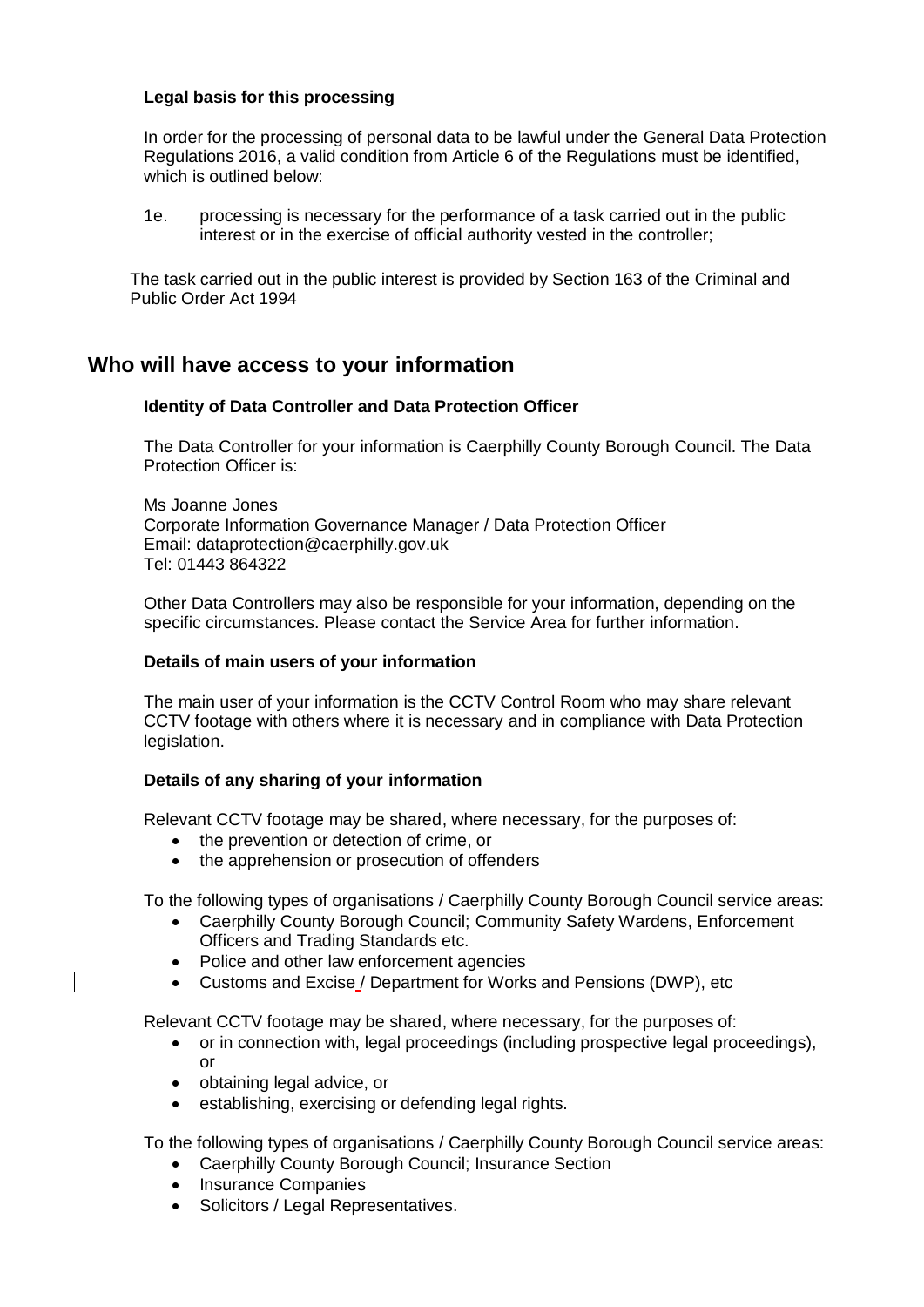#### **Requests for information**

All recorded information held by Caerphilly County Borough Council may be subject to requests under the Freedom of Information Act 2000, Environmental Information Regulations 2004 and the Data Protection legislation.

### **How long will we retain your information**

#### **Details of retention period**

How long Caerphilly County Borough Council retains information is determined through statutory requirements or best practice.

CCTV footage is retained for 31 days in accordance with the CCBC CCTV Policy Manual. CCTV Footage required as evidence will be retained by the CCTV Control Room for a period of 6 months. When shared with other Caerphilly County Borough Council service areas or organisations, CCTV may be kept by them longer in accordance with their record retention policies.

Please visit the CCTV section of the CCBC website for access to a copy of the Policy Manual.

## **Your Rights (Inc Complaints Procedure)**

#### **Your rights under Data Protection**

Data Protection gives data subjects (those who the information is about) a number of rights:

- The right of subject access Application forms for this process are available on our website: [SAR Form](http://www.caerphilly.gov.uk/CaerphillyDocs/Council-and-democracy/sar_form.aspx)
- The right to be informed
- The right of rectification
- The right to erasure
- The right to restrict processing
- The right to object
- The right to data portability
- Rights in relation to automated decision making and profiling.

Further information on your rights is available from: [www.ico.org.uk.](http://www.ico.org.uk/)

To enact your rights please contact the service area detailed on the top of this form.

#### **Complaints Procedure**

If you are unhappy with the way that Caerphilly County Borough Council has handled your request / information, you have the right of complaint. Please contact the Service Area detailed at the top of this document outlining your issues.

If you remain unhappy you also have a right of complaint to the Information Commissioner's Office. Please follow this link for further information on the complaints process.

[www.caerphilly.gov.uk/My-Council/Data-protection-and-freedom-of-information/Questions](http://www.caerphilly.gov.uk/My-Council/Data-protection-and-freedom-of-information/Questions-and-complaints)[and-complaints](http://www.caerphilly.gov.uk/My-Council/Data-protection-and-freedom-of-information/Questions-and-complaints)